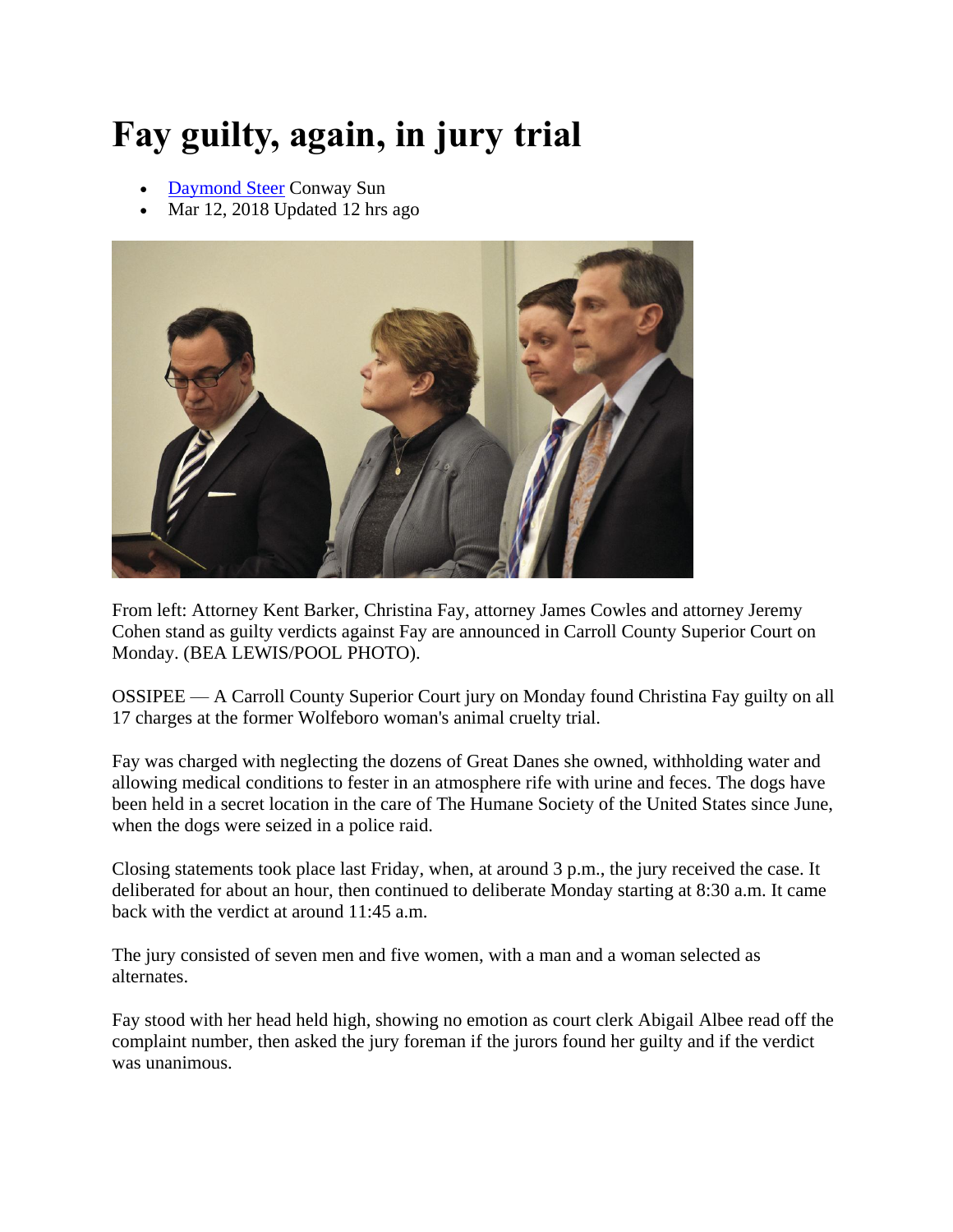The trial opened Feb. 27 and ran nine days. It was Fay's second trial on similar charges within the past six months.

After the verdict was delivered, Superior Court Judge Amy Ignatius allowed the lawyers from both sides to approach the bench. She announced there had been a mistake in paperwork given to the jurors and they would have to deliberate again on two of the criminal complaints.

"It was completely my fault," Ignatius told the jury, noting, "I'm going to ask you to go back and once again evaluate two charges."

At around 2 p.m., the jury came back out and delivered the guilty verdicts on the last two charges.

"We are very pleased with the verdict," said Assistant Carroll County Attorney Steven Briden. "We think that justice was served in this case."

Sentencing will be within the next 30 days. The dogs' "rehoming" will be dealt with at sentencing.

Fay's attorneys said that they want the judge to put the verdicts aside for lack of evidence. "Essentially, what we are asking the court to do is to sit as a 13th juror," said Kent Barker of Winer and Bennett of Nashua, who said he would file motions to further explain their rationale.

The court will determine the disposition of the dogs and potential restitution at the sentencing hearing.

The HSUS says it has spent \$1.3 million caring for the dogs.

Lindsay Hamrick, HSUS state director, released the following statement:

"Given the facts of the case and the compelling evidence the state presented, the jury was right to find the defendant guilty of animal cruelty. We are grateful to the Wolfeboro Police Department, prosecutors Steven Briden and Simon Brown, the Conway Area Humane Society and the Pope Memorial SPCA of Concord Merrimack County for their incredible work and dedication to rescue and seek justice for these gentle giants," Hamrick said.

"We would also like to thank everyone who donated to the care of these animals and the countless volunteers from The Humane Society of the United States' Animal Rescue Team, local humane societies, Disaster Animal Response Teams and veterinarians who gave their time to ensure these dogs received love and expert support each step of the way. Most of all, we would like to thank the two brave citizens who reported the conditions to law enforcement so that these dogs could be saved."

Ignatius thanked the jury as well as the parties on both sides of the case for their comportment during the trial.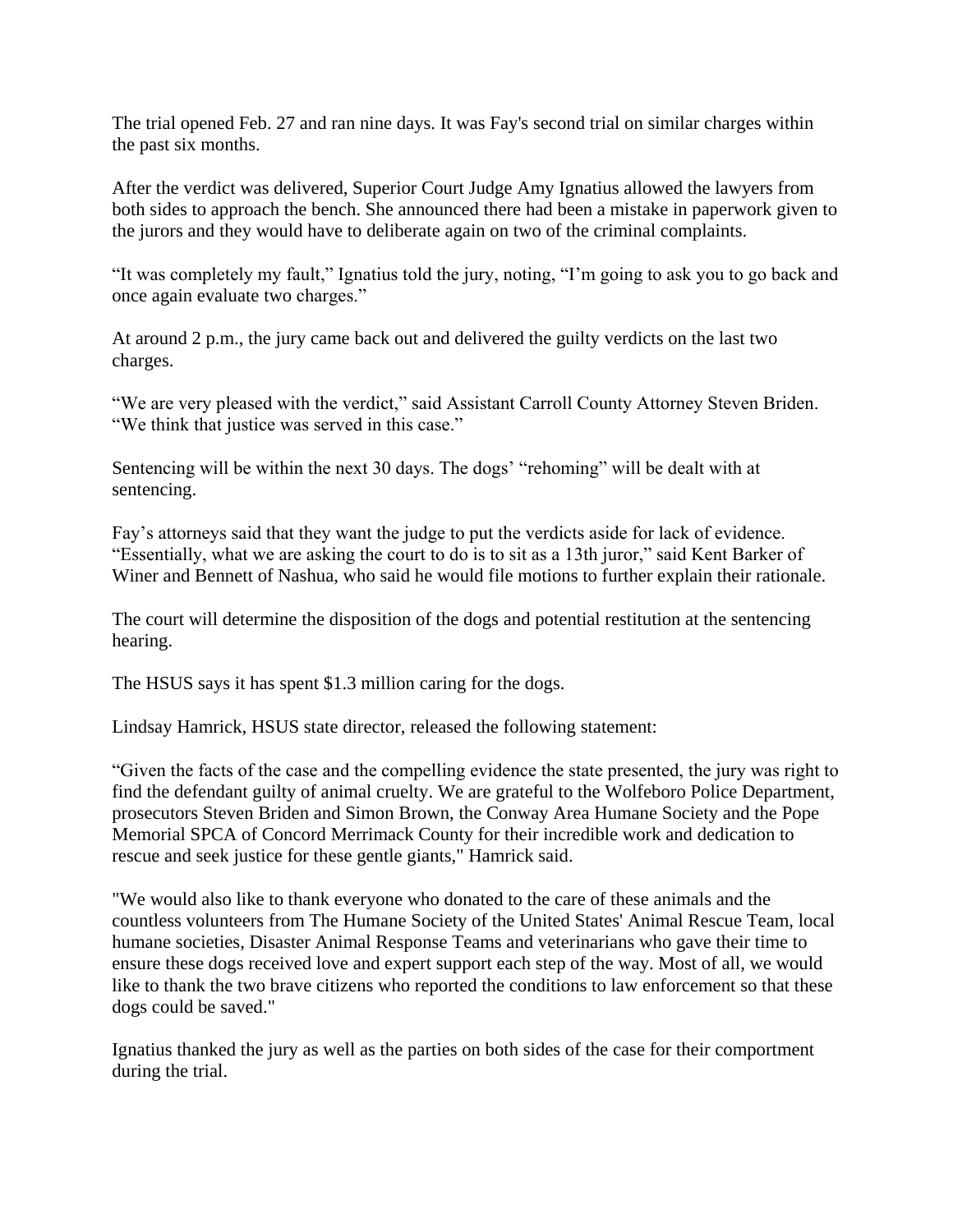"I appreciate there was a very professional, respectful atmosphere here in the courtroom," she said. "It makes it easier for me, but more importantly it makes it more straightforward for the jury to not have a lot of emotions swirling around."

Fay briefly spoke with reporters before the verdict was read.

"I find it remarkable I'm living in a state where the governor had a comment before the jury came back," said Fay adding that situation is "heartbreaking."

Comments from Gov. Chris Sununu made recently about animal rights legislation that included a reference to Fay.

"Animal cruelty will not be tolerated in New Hampshire," the New Hampshire Union Leader quoted Sununu as saying. "I applaud the Senate for passing SB 569, which will ensure that the horrendous treatment of the Great Danes from Wolfeboro never happens again. This is a critical piece of legislation, and I call on the House to get it to my desk."

In December, a circuit judge found Fay guilty on 10 counts of animal cruelty in a written order.

Judge Charles Greenhalgh's sentence for Fay included a one-year suspended jail sentence. He also ordered her to pay about \$950,000 in restitution costs, including hundreds of thousands to The Humane Society of the United States, which has been caring for up to 75 of her Great Dane dogs at a secret location since last June.

But Fay appealed the sentence. She faced 17 complaints of animal cruelty (it was 18; one was dropped by the prosecution during the trial).

On Friday, Barker argued that while Fay admitted to having too many dogs, they never lacked food, water, shelter or medical care. He said she also planned to reduce the number of dogs over time, and he referenced a staff shortage to explain the condition of the residence when it was raided by Wolfeboro police and HSUS members last June.

"We don't get to plan our crises," said Barker. "She had plans to retain more help, to rehome the dogs because there were too many and to relocate to another location that was better suited."

Barker argued that Fay was a responsible dog owner who listened to veterinarians' advice when with common yet tricky conditions to treat such as cherry eye, a prolapse of an eye gland, and happy tail, an injury caused by excessive wagging.

"She was the most responsible pet owner I have ever seen," said Barker.

Two people hired to help keep the house clean, teenager Annie-Rose Newell and Marilyn Kelly, took photos and shared them with authorities, said Barker.

Barker characterized Kelly as a "mole" who gets inside and secretly gathers evidence.